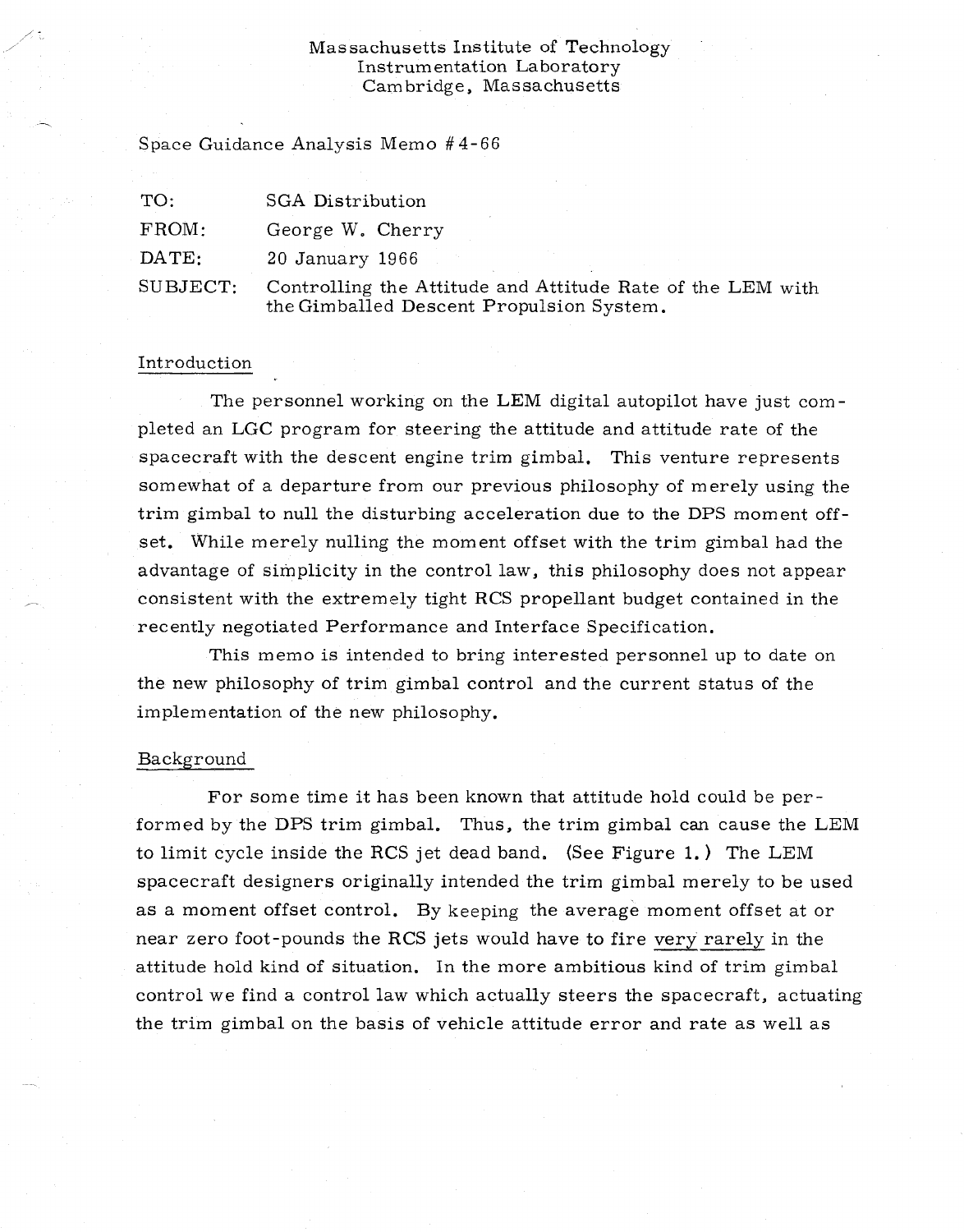disturbing acceleration; and the j ets do not fire at all in attitude hold. This kind of control views the angular acceleration due to DPS engine thrust not merely as a disturbance but more constructively as a control agency.

The gimballed DPS engine can actually impress very large torques on the LEM, on the order of 10 times the torque due to the firing of a single RCS jet. (See Figure 2.) The advantage of the RCS jets for the control function is that they generate their torques very quickly upon receiving a command. When a quiescent jet is commanded to thrust, the delay before full thrust and torque is achieved is only a matter of milliseconds. On the other hand, if the thrust vector of the DPS engine passes through the  $c, g, \ldots$ approximately 30 seconds are required before the maximum lever arm of the moment can be achieved by gimballing the DPS engine ! (The gimbal angle changes at the rate of  $0.2^{\circ}/\text{sec}$ .) Another 30 seconds are required to return the gimbal to the zero moment arm position.

An interesting way of comparing the speed of the RCS jets and the speed of the trim gimbal is to compute how many milliseconds are required for the trim gimbal to generate a torque impulse equivalent to the minimum impulse generated by a single RCS jet. A single RCS jet generates a minimum impulse of approximately 4 ft-lb-seconds; and approximately 15 milliseconds are required to generate this torque impulse. On the other hand, about 400 milliseconds are required to generate 4 ft-lbseconds with the trim gimbal.

The slowness of the trim gimbal quite evidently makes it unsuitable for the control function when the steering commands are changing rapidly. Thus, during phase 2 (the visibility phase) when the radar data is being assimilated in the navigation and guidance system (causing the steering errors to fluctuate a great deal) and the astronaut is causing site re-designations, a trim gimbal law which attempts to steer the spacecraft is of marginal or even negligible utility.

But during the major portion of the first phase of the landing trajectory, when the steering  $\infty$  mmands change in a smooth and gradual manner, the trim gimbal should be fast enough to steer the LEM without the assistance of RCS jet firings.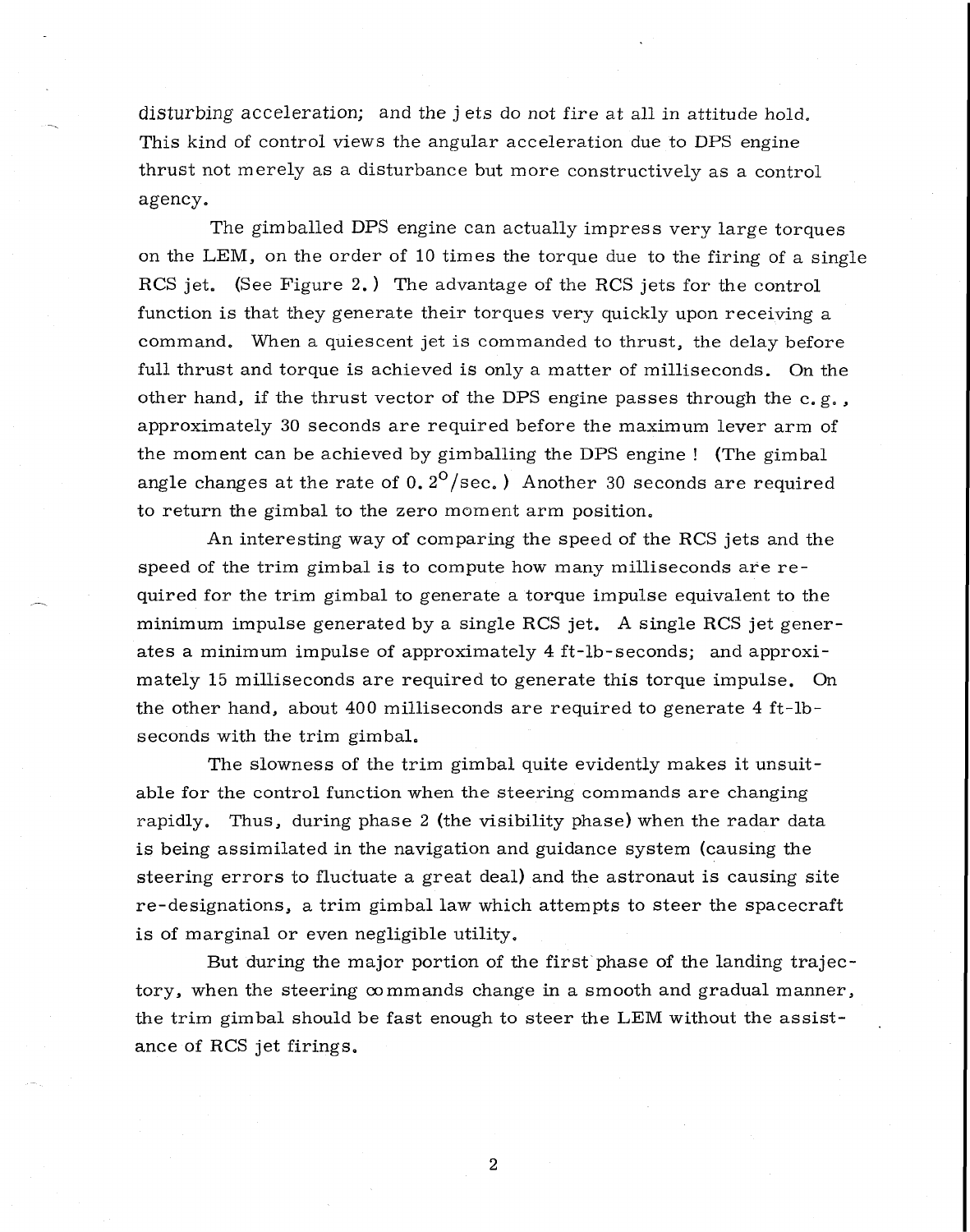Because the RCS propellant budget for phases 1 and 2 of the landing are so tight (in fact, the budget is partially predicated on a trim gimbal steering technique) it appears necessary to try to exploit the ability of the trim gimbal to steer, at least during phase 1.

Because the trim gimbal is so slow, a control law which does not add to the slowness in reacting to attitude errors is required if the RCS jets are not going to have to fire. The faster the trim gimbal control law the better. A time-optimal system of control is the most desirable kind of control here. There is no penalty connected with running the trim gimbal drive. Therefore, a time-optimal control is the correct pay-off function.

#### The Time-Optimal Control Law

The following time-optimal control law has been derived by W.S. Widnall as an exercise in Professor Athan's class and by Bard Crawford, Dick Goss and George Cherry working from Athan's notes. SGA Memo # 3-66 contains a detailed derivation of this law.

$$
K = FLR/I
$$
\n
$$
\Delta = - \operatorname{sgn} (K \dot{\theta} + \dot{\theta} | \dot{\theta} | / 2)
$$
\n
$$
u = - \operatorname{sgn} [K^{2}(\theta - \theta_{D}) + {\dot{\theta}^{3}} / 3 - \Delta K \dot{\theta} \ddot{\theta} - \Delta(-\Delta K \dot{\theta} + \ddot{\theta}^{2} / 2)^{3/2}]
$$

where  $\theta$  is the measured angle around a controlled axis and  $\theta_D$  is the desired orientation around that axis. The quantities  $\dot{\theta}$  and  $\ddot{\theta}$  are simply the rate and acceleration around the axis. This control law drives  $\theta - \theta_D$ ,  $\dot{\theta}$ , and  $\ddot{\theta}$  to zero in minimum time. The quantity K is computed every second (in the guidance equations) because it changes very slowly.

This control law has been simulated in a MAC program written by Dick Goss. Figures 3a and 3b illustrate the convergence of the vehicle's state to a tight limit cycle about the origin of the  $\theta$  -  $\theta$ <sub>D</sub>,  $\dot{\theta}$ ,  $\ddot{\theta}$  phase space. The MAC simulation which produced the data plotted on figures 3a and 3b used a sampling frequency of 5 cycles per second and a first order lag of 0.1 second time constant on the trim gimbal drive rate. The Kalman filter was not simulated. (The state variables used in the control law simulation were perfect; in the real system the state variables must be inferred from the CDU measurements by a Kalman filter. )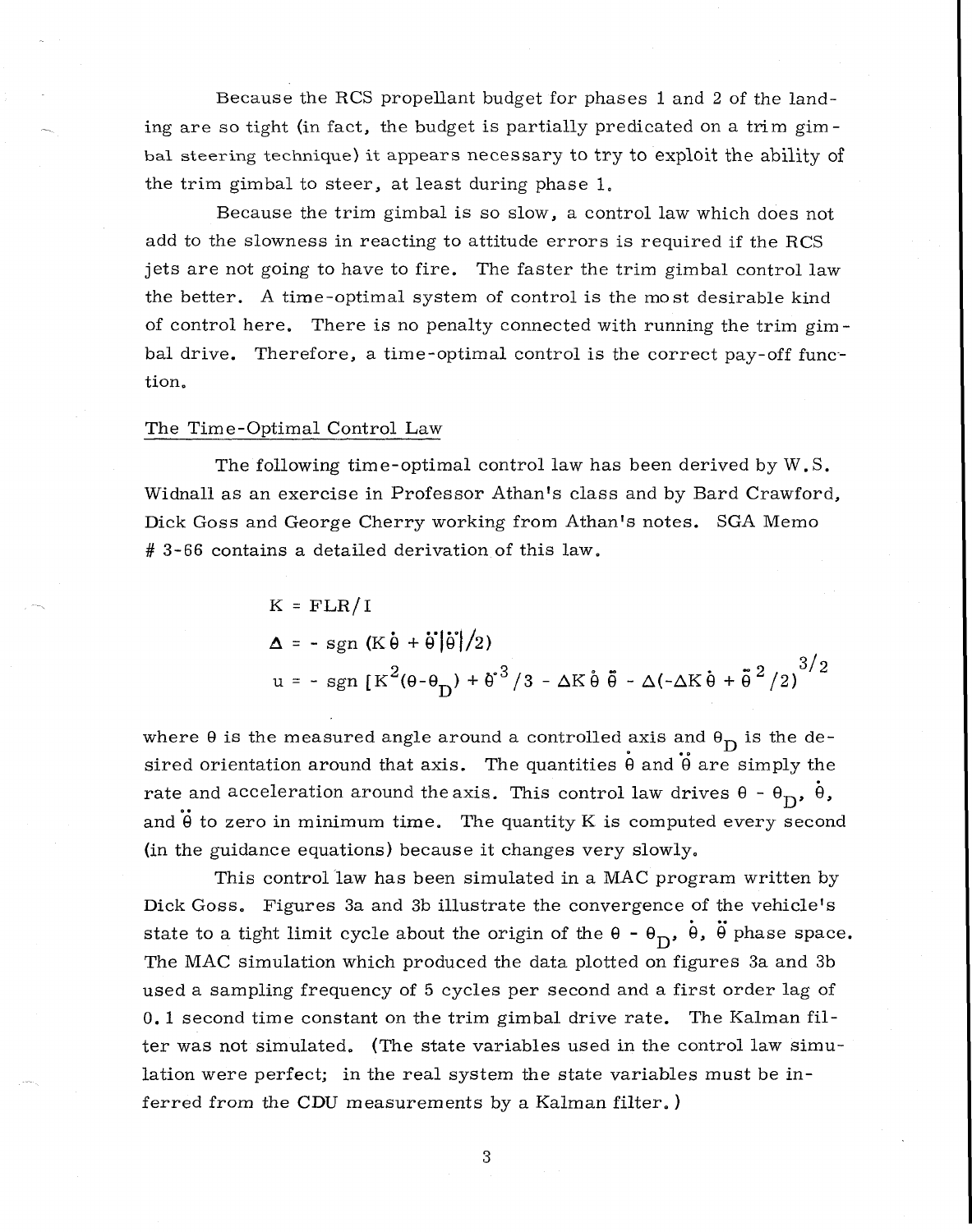It is interesting to compute how large an initial deviation,  $\delta_0$ , (see figure 2 for the definition of  $\delta$ ) can be handled during the initial DPS start-up without any RCS jet firings. Assume that the RCS jets have established the following conditions just prior to DPS engine ignition.

$$
\theta - \theta_{\mathbf{D}} = 0
$$

$$
\dot{\mathbf{\theta}} = 0
$$

Then the maximum angular error which will be encountered (without any jet firings) is

$$
(\theta - \theta_{\rm D})_{\rm max} = \frac{2}{3} \frac{\rm FL}{\rm I} \frac{\delta_0^3}{\dot{\delta}^2}
$$

Assuming the following realistic numbers

F = 3000 lbs L = 3 ft. I = 22,000 ft-lb-sec <sup>2</sup> = 0.2°/sec.

we obtain

$$
(\theta - \theta_{\text{D}})_{\text{max}} = \frac{300}{44} \delta_0^3 \quad \text{(degrees)}
$$

Now, assuming that we will tolerate an error of  $2^{\text{o}}$  without firing RCS jets,

$$
(0 - \theta_{\rm D})_{\rm max} = 2^{\rm O}
$$

we can solve the above equation for  $\delta_0$ 

$$
\delta_0 \approx 2/3 \text{ degree}
$$

Thus, if we tolerate an attitude error of  $2^{\mathsf{O}}$  (do not fire jets for smaller attitude errors) we can handle initial moment offsets of 2/3 degree and smaller without firing jets at all during the initial phase of the lunar landing.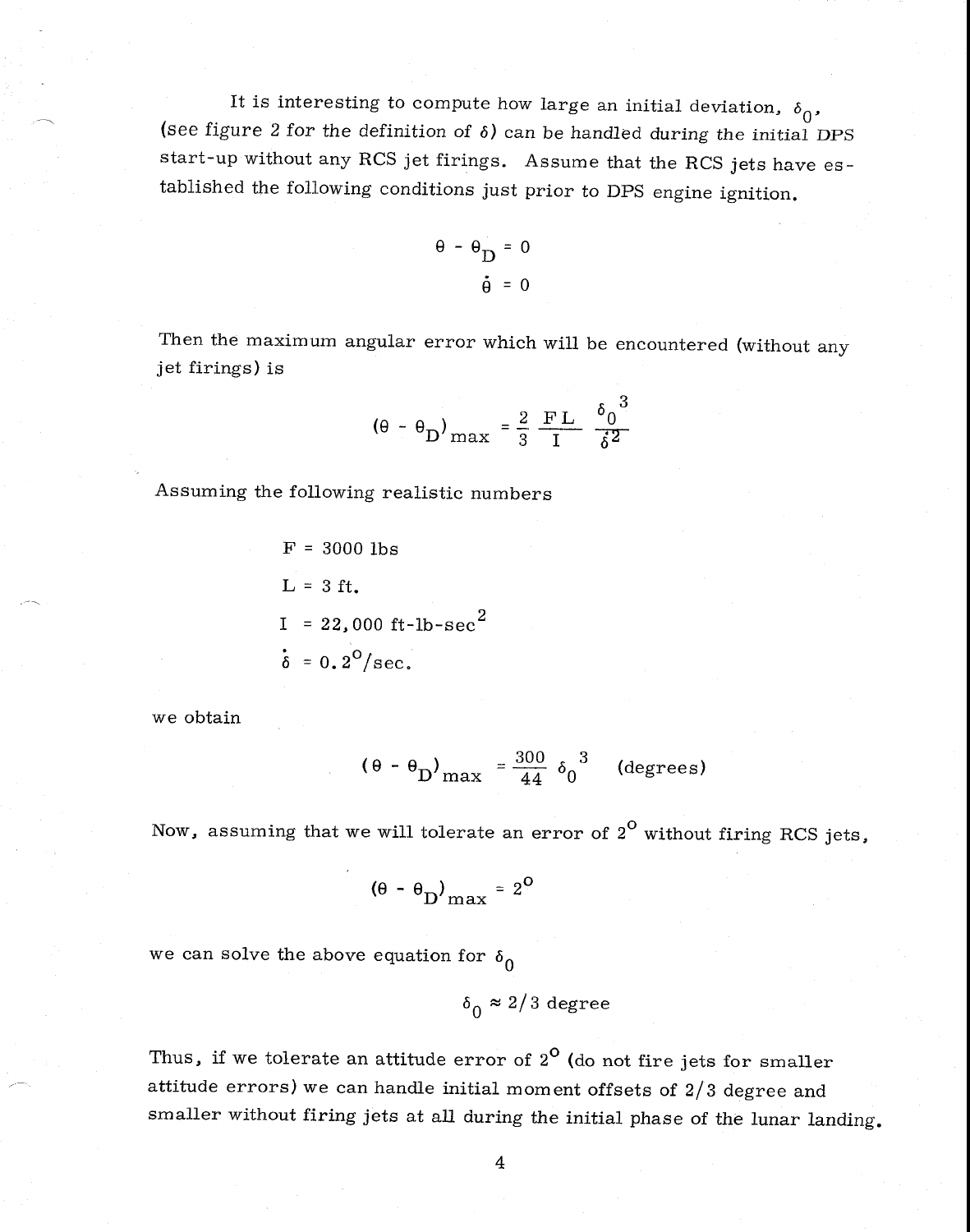Two-thirds of a degree happens to be the one sigma offset due to  $c, g$ , uncertainties and engine alignment uncertainties. Thus, with an initial phase of 3000 lbs thrust the one sigma case may be handled without any jet firings during almost all of phase 1. Obviously, with a lower initial thrust setting. say F = 1000 lbs, a larger initial  $\delta_0$  can be handled without exceeding an attitude error of  $2^{\circ}$  and without firing RCS jets. In the practical case then, it seems fairly reasonable to expect very few RCS jet firings during the first 300 or so seconds of the DPS burn, Optimism must be guarded, however, until a complete LGC simulation of the Kalman filter and time-optimal control law is completed.

## The Problem of Obtaining Accurate Switching

The trim gimbal control equation exhibited on page 3 results in a bang-bang type of control. The trim-gimbal drive command, u, is either plus or minus. The basis of the law is a surface whose equation is

$$
\Delta = - \operatorname{sign} \left( \hat{\theta} + \ddot{\theta} \mid \ddot{\theta} \right) / 2K
$$
  
  $f (\theta - \theta_D, \dot{\theta}, \ddot{\theta}) = 0$ 

where

$$
f(\theta - \theta_{\mathbf{D}}, \dot{\theta}, \ddot{\theta}) = \theta - \theta_{\mathbf{D}} - \Delta \dot{\theta} \ddot{\theta} / \mathbf{K} + \ddot{\theta}^{3} / 3\mathbf{K}^{2} - \Delta(-\Delta \mathbf{K} \dot{\theta} + \ddot{\theta}^{2} / 2)^{3/2} / \mathbf{K}^{2}
$$

This is a surface in the  $\theta$  -  $\theta$ <sub>D</sub>,  $\dot{\theta}$ ,  $\dot{\theta}$  phase space which divides three space into two simply connected sub-spaces. On one side of the surface, + control is always applied; on the other side,  $-$  control is applied. The surface itself is the locus of all trajectories which go to the origin with zero or one switch of u. It is easy to see that f is always positive in a simply connected subspace on one side of  $f = 0$ , the switching surface. Consider the partial derivative of f with respect to  $(\theta - \theta_{\rm D})$ .

$$
\partial f/\partial (\theta - \theta_D) = 1
$$

Thus, f is zero on the surface, and positive if  $\theta$  -  $\theta$ <sub>D</sub> is incremented without changing  $\hat{\theta}$  or  $\hat{\theta}$ . Thus, if a given phase point lies in the surface,  $(\theta - \theta_{\overline{D}})$ is

$$
\theta - \theta_{\rm D} = \Delta \dot{\theta} \ddot{\theta} / \text{K} - \ddot{\theta}^3 / 3 \text{K}^2 + \Delta (-\Delta \text{K} \dot{\theta} + \ddot{\theta}^2 / 2) \frac{3}{2} / \text{K}^2
$$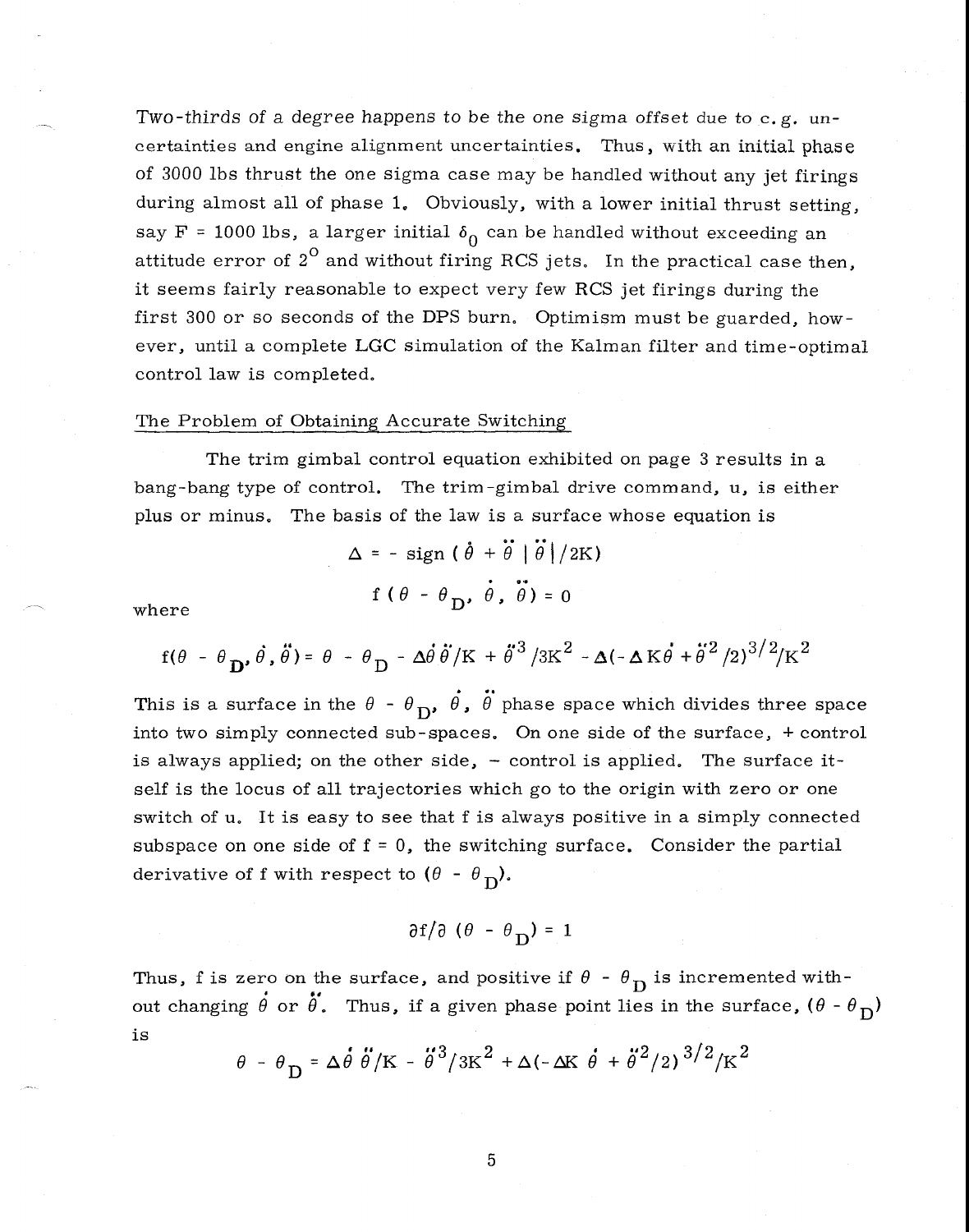If  $\theta$  -  $\theta$ <sub>D</sub> is "above" the surface

$$
\theta - \theta_{\rm D} > \Delta \dot{\theta} \dot{\theta} / \text{K} - \dot{\theta}^3 / 3 \text{K}^2 + \Delta (-\Delta \text{K} \dot{\theta} + \ddot{\theta}^2 / 2)^{3/2} / \text{K}^2
$$

and

$$
f(\theta - \theta_D, \dot{\theta}, \ddot{\theta}) > 0
$$

Similarly if  $\theta$  -  $\theta$ <sub>D</sub> is "below" the surface

$$
f(\theta - \theta_D, \dot{\theta}, \ddot{\theta}) < 0
$$

Since the phase trajectories which go to the origin lie in the surface and the trajectories which go near the origin lie near the surface, the sign of control which causes the phase trajectory to approach the surface must be reversed at nearly the instant of impinging on or piercing through the surface. (The case of being exactly on the surface need not be considered because the volume of the surface is zero, i. e. , the points which lie on the surface comprise a set of measure zero). The proper control is evidently

$$
u = - sgn[f(\theta - \theta_D, \dot{\theta}, \ddot{\theta})]
$$

since, for example, if f is positive  $\theta - \theta_D$  is above the surface and the phase point can be forced toward the surface by negative control only.

The above control law is the perfect time optimum control system if the trim gimbal rate can be switched from one sign to the other without lag and if the signum functions and the control law are computed continuously. The trim gimbal does have dynamical lag,however. And the LEM DAP is a sampled data system; consequently, the control law is only computed periodically. The highest sampling frequency which appears computationally feasible is 5 cycles/second. (A higher sampling frequency causes the DAP to use more than its share of the LEM computer time. )

Let us consider first the effect of sampling when using the above control law. If the velocity of the phase trajectory is high relative to the speed of sampling, i. e. , the phase point moves quite far during a sampling period, the trajectory may overshoot the surface considerably before the state is sampled and the trim gimbal reversal signal is sent to the gimbal drive. Relatively fast trajectories can result from either a high gain system (large  $|\ddot{\theta}'|$  = K) or large initial conditions (large initial  $\dot{\theta}$  and  $\ddot{\theta}$ ).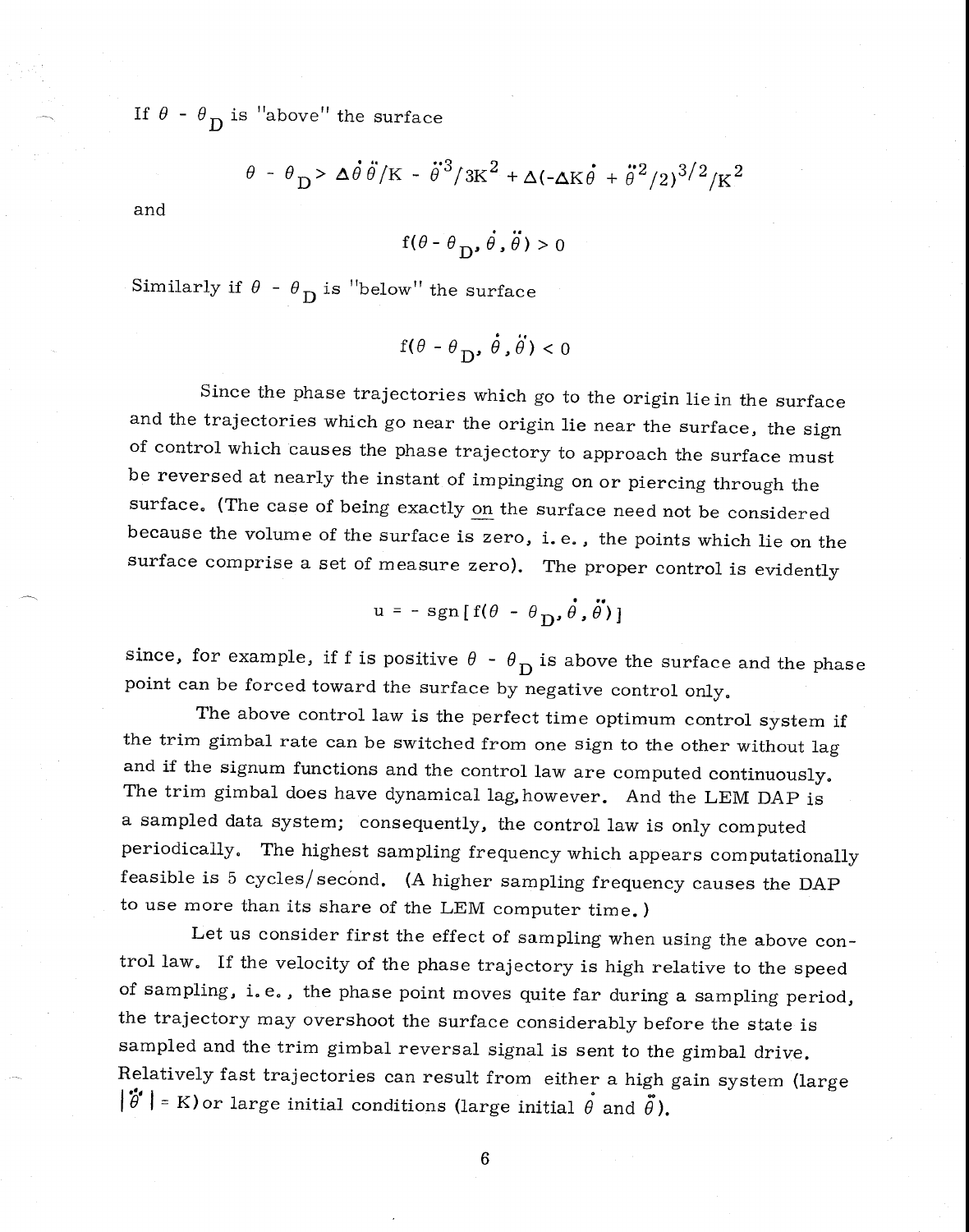When the velocity of the phase trajectory is high relative to the sampling frequency, convergence to the steady state limit cycle is slow. On the other hand, when the gain of the system is high relative to the sampling frequency, convergence to the limit cycle is slow; and, furthermore, the steady state limit cycle tends to have a very large amplitude. Both of these effects are due to the fact that the system trajectory tends to go rather far past the switching surface before the crossing is detected. A higher sampling rate would improve the situation - if a higher sampling frequency were possible.

The trim gimbal rate lag causes overshoots which cannot be compensated by increasing the sampling frequency. Something of the nature of prediction is required to compensate for the effect of the trim gimbal rate lag. Thus, the command to reverse the trim gimbal drive should be issued before the switching surface is reached.

There is a rigorous solution to this problem. The theory which produced the "time-optimal" control law exhibited in this memo and derived in Widnall's memo is not deficient. The difficulties arise because the true system has been simplified in order to obtain a fairly simple control algorithm. In SGA Memo # 3-66, Widnall assumes that the plant is defined by

$$
\ddot{\theta} = \omega
$$
  

$$
\dot{\omega} = \alpha
$$
  

$$
\dot{\alpha} = uK
$$

where  $u = +1$  and K is the scale factor. This simplified model of the plant leads to a useful and fairly simple control law; but the difficulties referred to do crop up. A more realistic model of the plant would be

$$
\dot{\theta} = \omega
$$
\n
$$
\dot{\omega} = \alpha
$$
\n
$$
\dot{\alpha} = a \delta
$$
\n
$$
\dot{\delta} = b (\dot{\delta}_{c} - \dot{\delta})
$$

Here, b is the reciprocal of the time constant of the trim gimbal rate response, a = FL/I, and  $\dot{\delta}_c$  is  $\pm$  0.2<sup>o</sup>/sec. These equations can be put into a form suitable for the optimizing theory used in SGA Memo # 3-66 by rewriting them as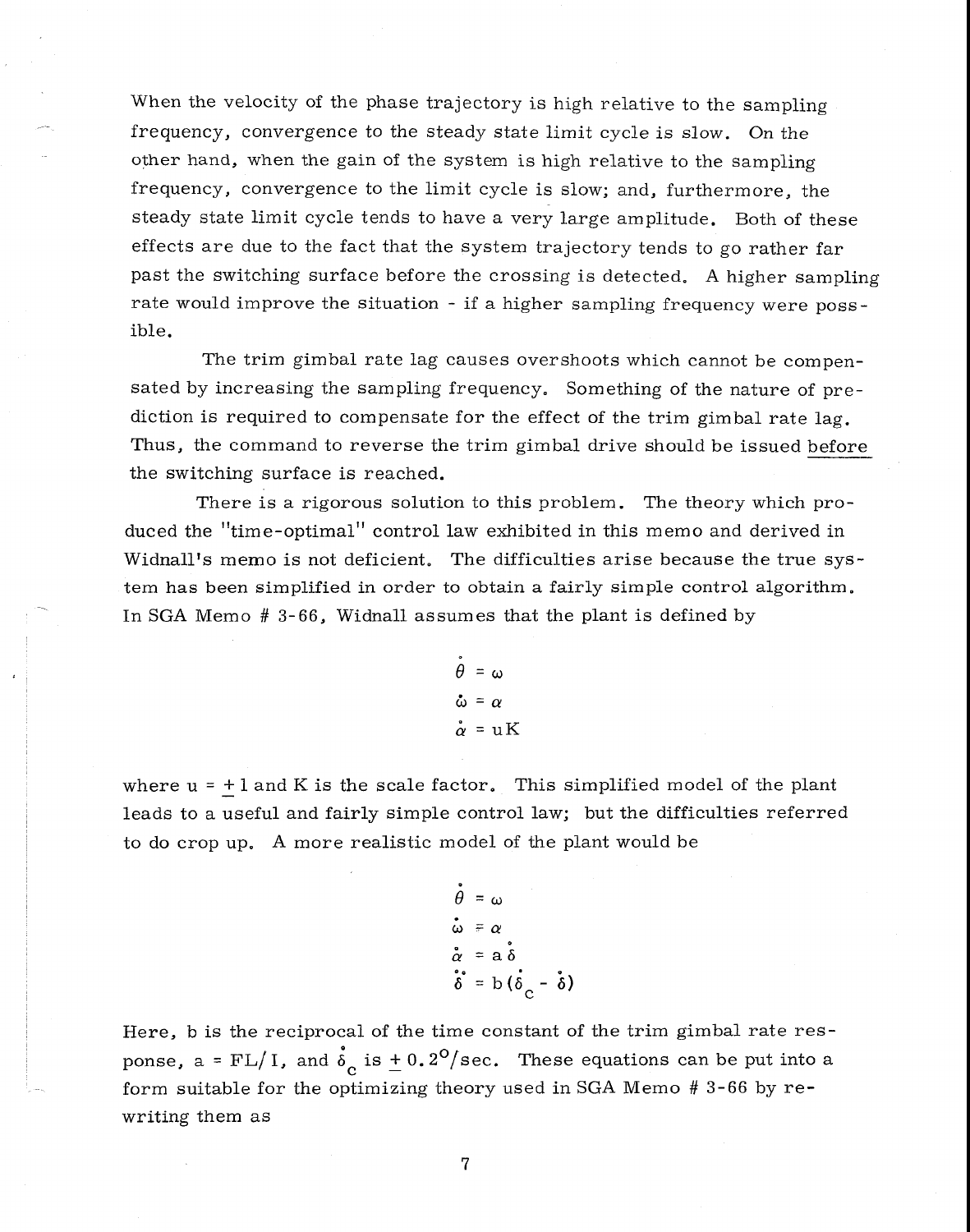$X_1 = X_2$  $\dot{\mathbf{x}}_2 = \mathbf{x}_3$  $X_3 = a^t X_4$  $X_4 = b(u - X_4)$ 

where  $u = \pm 1$ ,  $a' = a/5$ , and  $X_4 = 5 \dot{\delta}$ .

Several difficulties crop up if this more realistic, more complicated model is used. First, the dimension of the state and the order of the system is increased to four; and the forth state variable, proportional to  $\dot{\delta}$ , must be estimated. Secondly, more complicated transcendental functions enter the resulting time-optimal control law. Finally, if the continuous theory is used, the effect of sampling is not taken into account by this model either.

Rather than make a rigorous appeal to the optimization theory, we have tried several fixes of an engineering nature.

The first method used to obtain accurate switching and small amplitude limit cycles was to predict the time-to-go to reach the surface. An  $_{\rm a}$  algorithm for computing  $_{\rm g o}$  exactly is very, very complicated. An approx- $\lim \limits_{\substack{\longrightarrow \\ \text{go}}}$  can be computed from

$$
T_{go} = - f / \dot{f}
$$

where

$$
\dot{\mathbf{f}} = (\mathbf{u} - \boldsymbol{\Delta}) \left[ \dot{\theta}^2 / \mathbf{K} - \boldsymbol{\Delta} \dot{\theta} - 3 \boldsymbol{\Delta} \dot{\theta}^2 \left( - \boldsymbol{\Delta} \mathbf{K} \dot{\theta} + \dot{\theta}^2 / 2 \right)^{1/2} / 2 \mathbf{K} \right]
$$

Since the switch should take place on the surface, i.e., when  $f = 0$ , the above calculation yields an estimate for  $T_{\text{go}}$ . Note that the derivative is zero (the trajectory moves parallel to the surface) when  $u = \Delta$ . The time of switch command should take the trim gimbal rate lag into account. Thus

$$
T_{\rm g} = T_{\rm go} - 3\,\tau
$$

is a useful expression for the time of switching, where  $\tau$  is the trim gimbal lag time constant. This method of predicting the time of switching has been simulated on the MAC program written by Dick Goss. The results reveal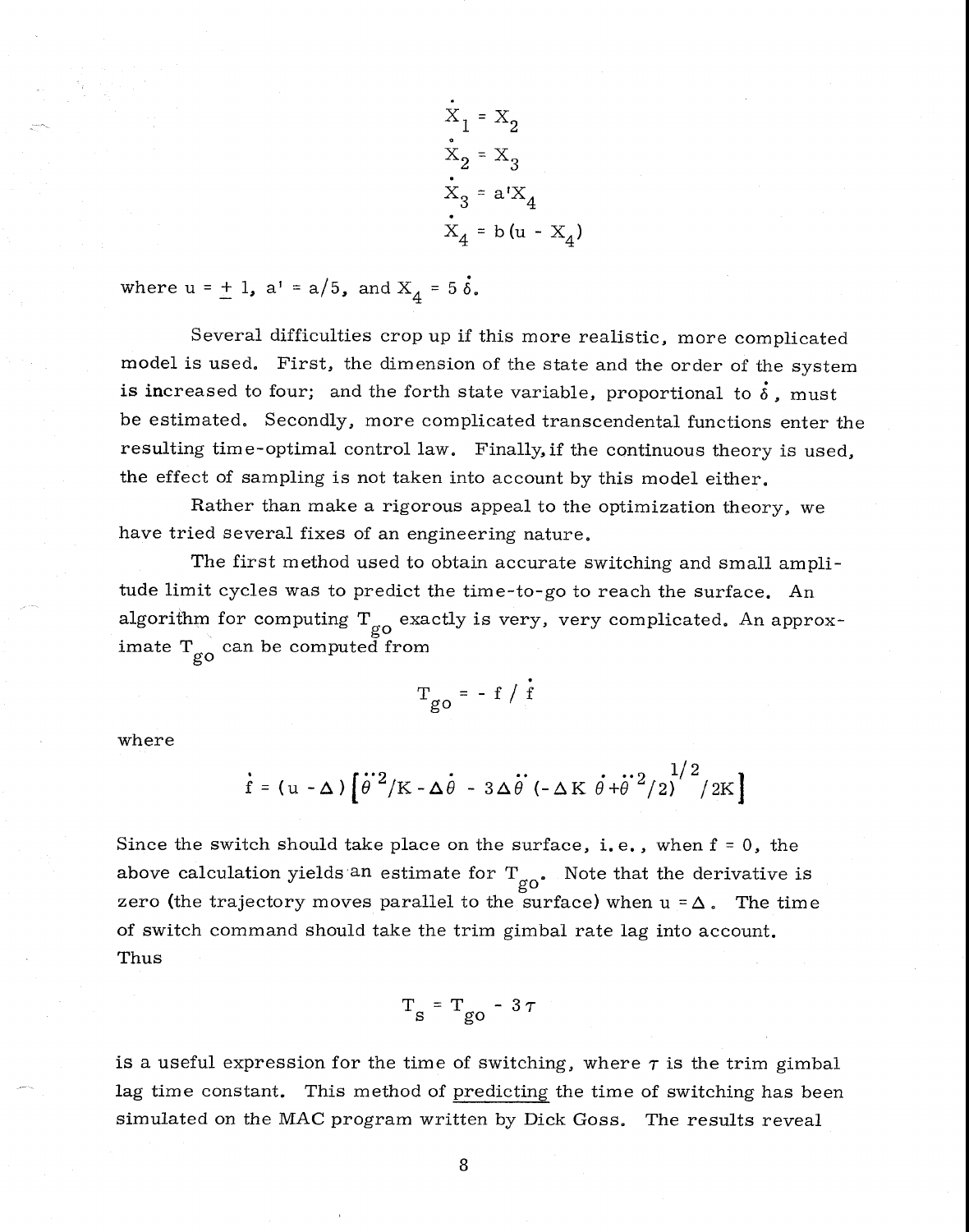fast convergence to a small amplitude limit cycle. But the logic is fairly complicated since the trim gimbal may actually reverse before the surface is reached. Then the decision must be made as to whether the system state should be considered close enough to the switching surface to consider the sign of the drive appropriate.

Another technique which has been investigated by simulation is the policy of using a coast prior to intercepting the surface. By turning off the drive before the surface is reached the velocity of the phase trajectory is decreased, reducing the overshoot which results from sampling. Furthermore, because the trim gimbal is stopped when the surface crossing is detected, the delay in reaching trim gimbal speed in the right direction is reduced by a factor of  $1/2$ . Simulation of this technique reveals it to reach a small amplitude limit cycle. There are two techniques for establishing a coast prior to reaching the switching surface. One technique defines a second surface with smaller gain. Thus, when

$$
f_c(\theta - \theta_D, \dot{\theta}, \ddot{\theta}, K \ll K_{true}) = 0
$$

is encountered the trim gimbal drive is switched off. When the true surface is reached the control is turned on according to

$$
f_s(\theta - \theta_D, \dot{\theta}, \ddot{\theta}, K = K_{true}) = 0
$$

This could be mechanized by noting that the drive signal is applied when

$$
sign(f_{\rm c}) = sign(f_{\rm c})
$$

Coasting is used when

sign 
$$
(f_s) \neq sign(f_c)
$$

The drawback of this mechanization is the need to compute two complicated functions,  $f_{\rm g}$  and  $f_{\rm g}$ .

Another way of providing a coast is to coast whenever

$$
sign(f) \neq sign(f)
$$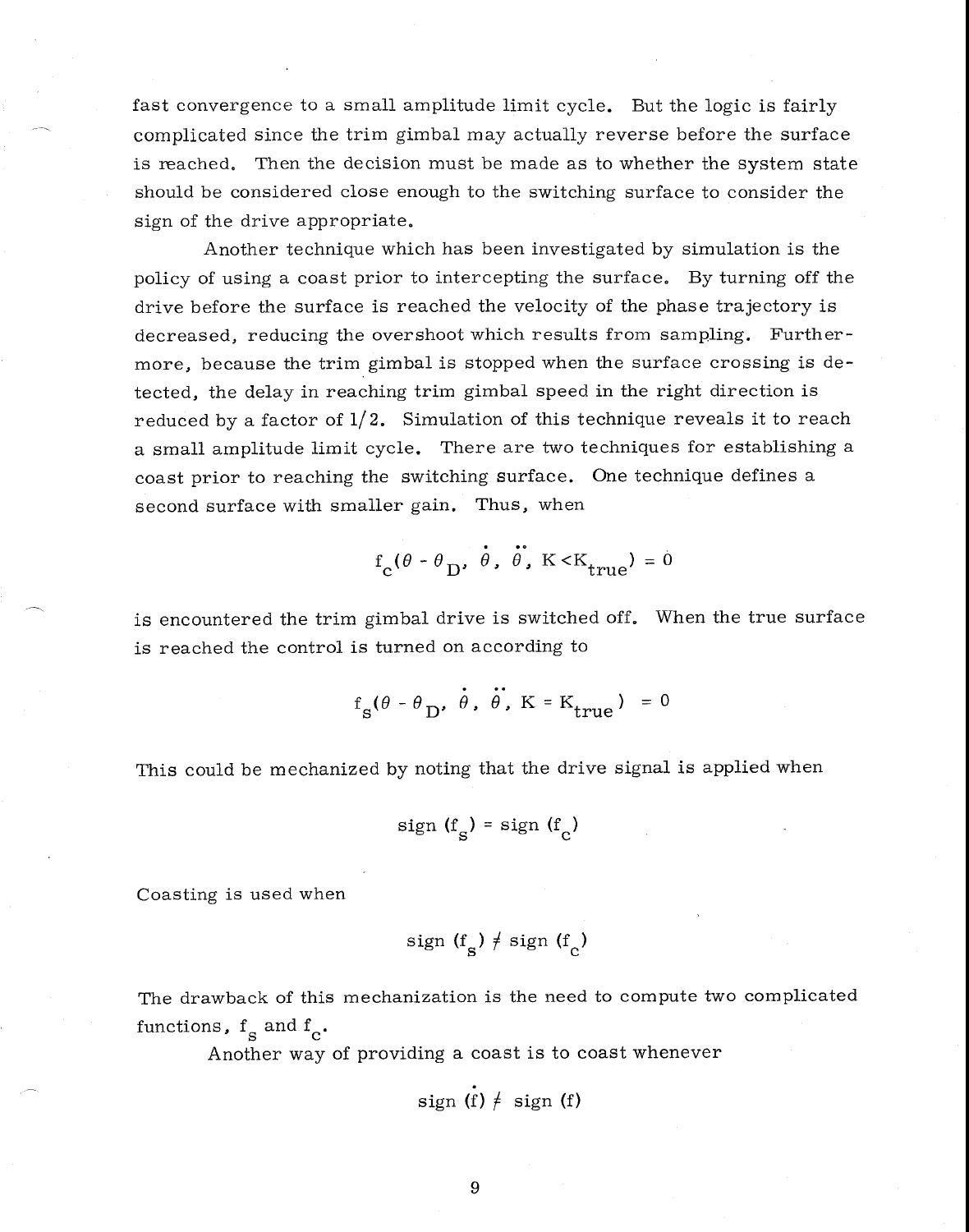This is easy to mechanize. The drawback is that the coasts may be quite long. Simulation of this shows it to work adequately.

Finally, a technique for reducing the amplitude of the limit cycle has been suggested by  $W.S.$  Widnall. His suggestion is to reduce the K used in the switching surface by a factor of about 0.5. The result of this gain reduction is to cause the system trajectory to approach the origin by switching back and forth across a surface which represents a lower gain system. Thus, in effect, the true system is made to behave like a lower gain system by switching the control signal sign back and forth. This policy results in a very small limit cycle. The angle limit on the steady state limit cycle is less than 0.1 degree. The settling time to attain this limit cycle is only a little longer than the truly optimum system. This policy is the one which has been programmed for the LGC and it is this policy which will be used unless the 100 % duty ratio on the trim gimbal drive turns out to be objectionable. If a smaller duty ratio should be required, a coasting policy using a reduced gain switching surface will be investigated.

### Implementation of the Time-Optimal Control Law in the LGC

The time-optimal control law requires knowledge of the system state,  $\theta$ ,  $\dot{\theta}$ , and  $\ddot{\theta}$ . A Kalman filter has been programmed to estimate gimbal angles, gimbal angle rate, and gimbal angle acceleration. The Kalman filter is programmed in gimbal angle coordinates because the CDU measurements and the estimation procedure are performed four times for each calculation of the control law. The matrix multiplication required to resolve from gimbal angle coordinates to body coordinates is performed only when the control law is computed. The Kalman filter is described in R-499. The only thing to add to what is discussed in R-499 is that the components of the weighting vector are fitted as exponential functions which are then computed as simple recursion formulas. This mechanization of the W vector was suggested by Kurt Lanza. Suppose we can satisfactorily represent a Kalman filter weight by the following exponential functions of time

$$
w(t) = a e^{-bt} + c
$$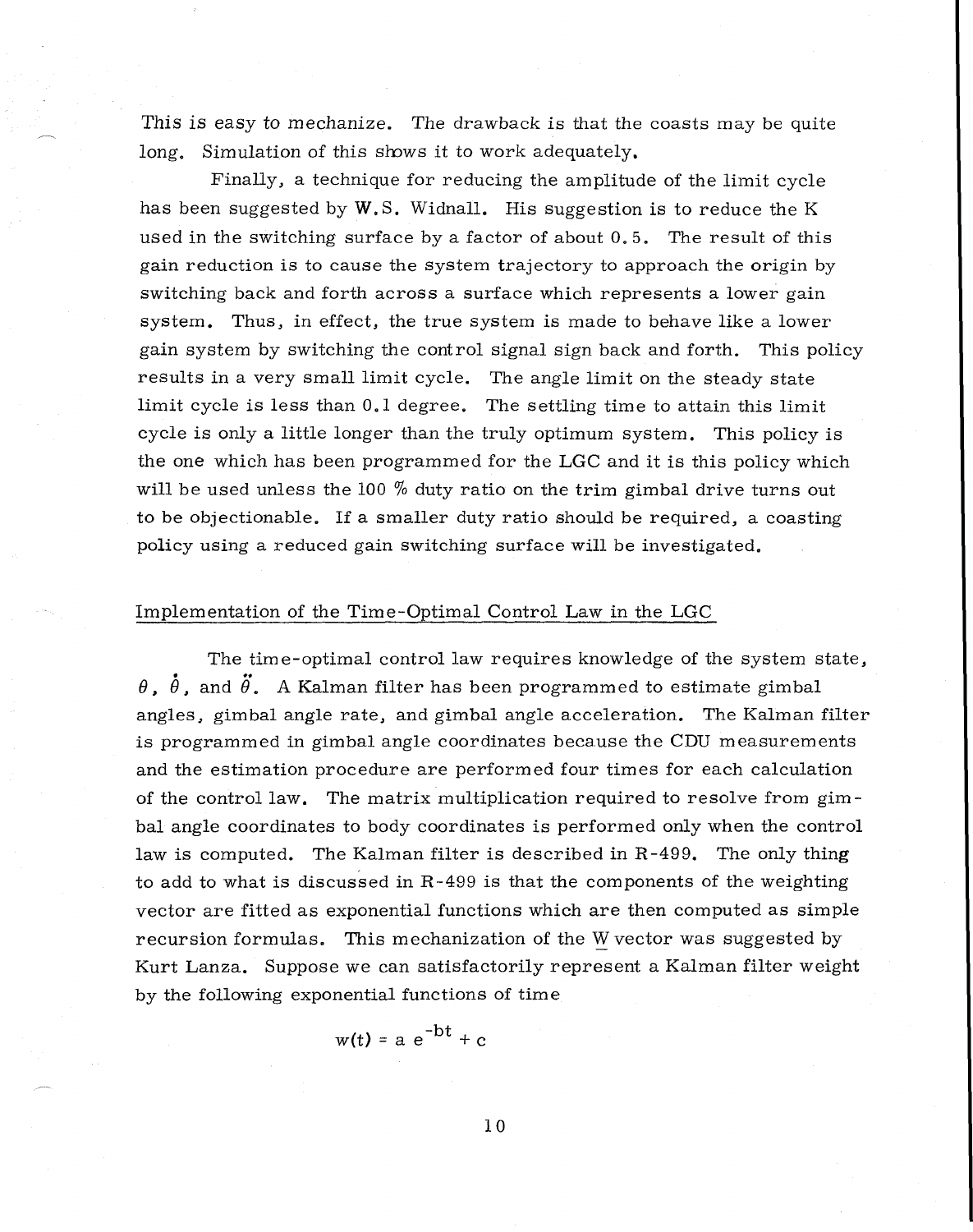then

$$
w(t+\Delta t) = a e^{-b(t+\Delta t)} + c
$$
  
 
$$
w(t+\Delta t) = e^{-b\Delta t}(a e^{-bt} + c) + c (1 - e^{-b\Delta t})
$$
  
 
$$
w(t+\Delta t) = e^{-b\Delta t} w(t) + c (1 - e^{-b\Delta t})
$$

thus

$$
w_n = \alpha w_{n-1} + \beta
$$

is a recursion formula for  $w(t)$  where

$$
\alpha = e^{-b\Delta t}
$$

$$
\beta = c (1 - e^{-b\Delta t})
$$

Since  $\Delta t$ , the filter sampling time, is fixed,  $\alpha$  and  $\beta$  are constants. Thus, only three constants,  $w_0$ ,  $\alpha$ , and  $\beta$  need be stored and the sequence of values of the w weight are handily generated by a simple multiplication and addition.

The Kalman filter computation is performed 20 times a second and takes 5 milliseconds a pass.

The control law computation (both axes) takes about 9 milliseconds. Thus, without violating the 14 millisecond maximum interrupt time, the control law can be performed with a filter calculation. If the control law is calculated 5 times per second, every fourth filter execution, the following computer load results

| P axis         | $5 \times 6$ msec  | $\mathcal{L} = \mathcal{L}$ | 30 msec    |
|----------------|--------------------|-----------------------------|------------|
| Filter         | $20 \times 5$ msec | $=$                         | $100$ msec |
| Control Law    | $5 \times 9$ msec  | $=$                         | 45 msec    |
| Matrix Updates | $2 \times 3$ m sec | $\equiv$                    | 6.<br>msec |
|                |                    |                             | 181 msec   |

Thus, about 18  $%$  of the computer time is used by the DAP during the time the trim gimbal is used to steer the vehicle.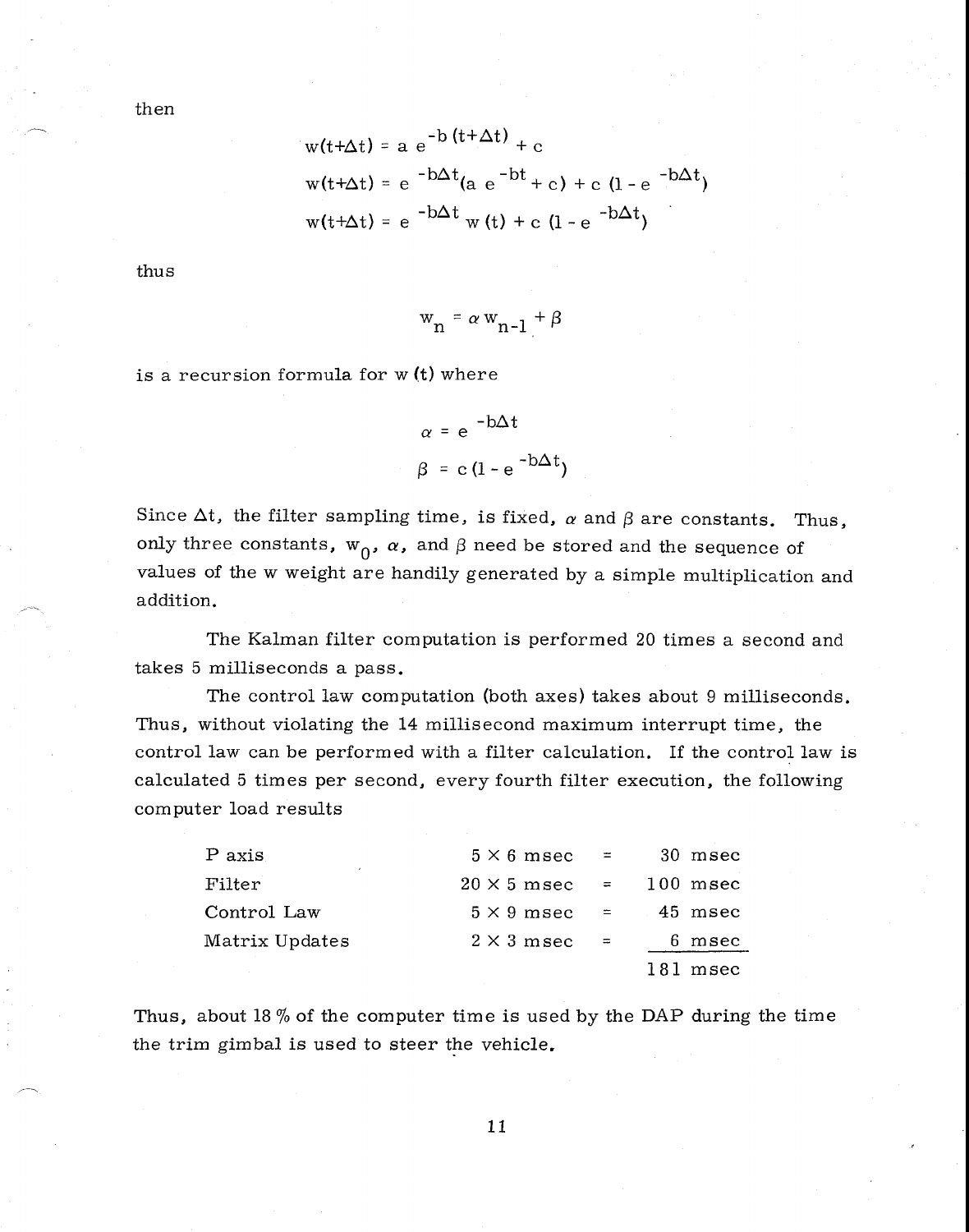During each pass through the control law the angular error is checked. If the error exceeds a given bound (about 1 to 2 degrees) the jets are used for control until the vehicle's state is brought closer to the origin. Before exiting from the trim gimbal law to the RCS jet control law, the trim gimbal is set to drive  $\ddot{\theta}$  to zero and a waitlist call to turn off the trim gimbal in

$$
T = \ddot{\theta} / \ddot{\theta}
$$

seconds is requested. When the jets have returned the spacecraft to the vicinity of the origin of the  $\theta$  -  $\theta$ <sub>D</sub>,  $\dot{\theta}$  phase plane, control is returned to the trim gimbal control law. The Kalman filter weights are re-initiated upon this return.

Figure 4 is a block diagram of the trim gimbal control law.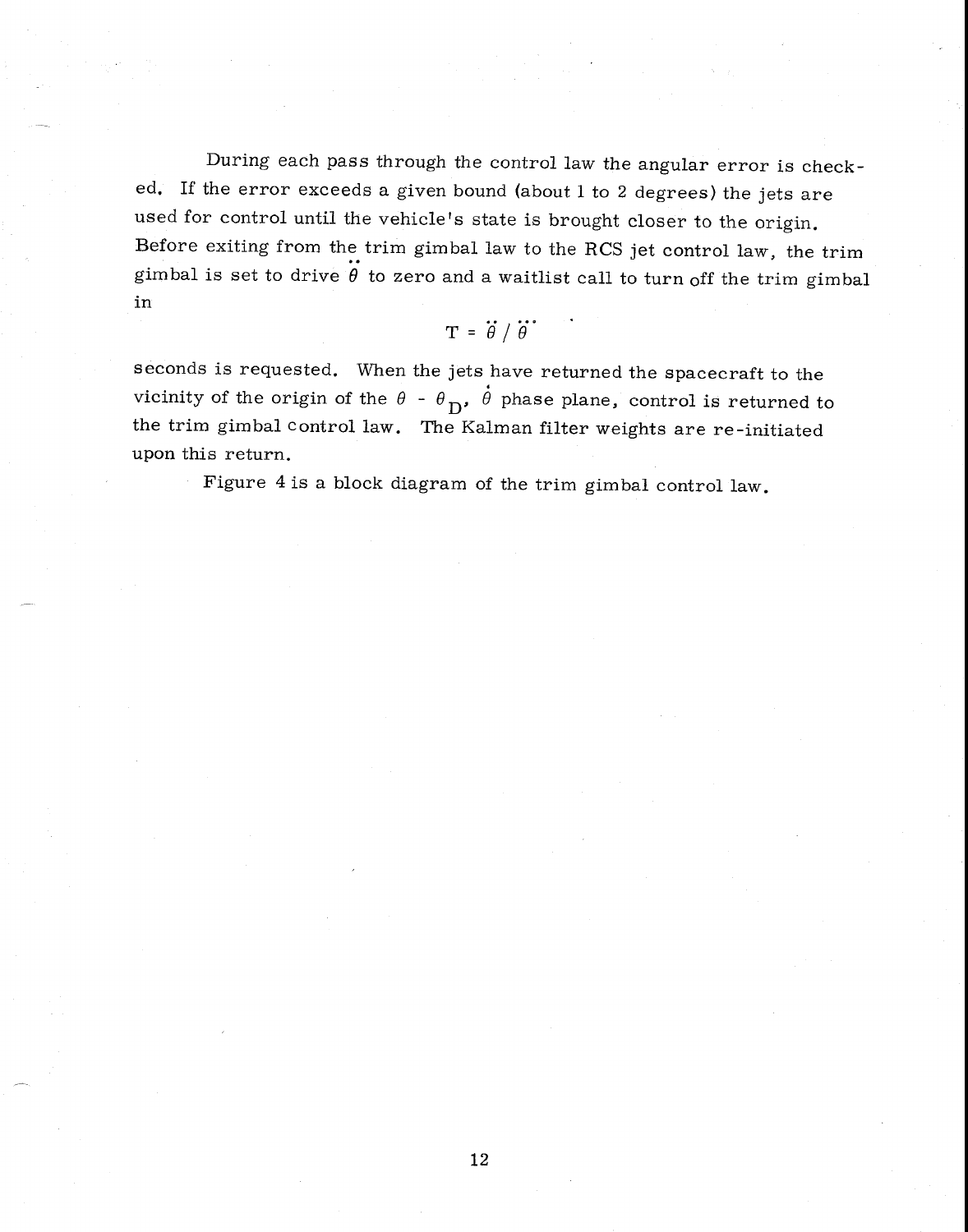# REFERENCES

- 1. Athans and Falb, "Optimal Control: An Introduction to the Theory and its Applications." Chapter 7 contains the relevant material on time-optimal control systems.
- 2. SGA Memo # 3-66. W.S. Widnall, Derivation of the Optimum Control Program for Steering the LEM Using the Gimballed Descent Engine.
- 3. Unnumbered memo to George Cherry from William S. Widnall, " Increasing the Stability of Non-Linear Bang-Bang Control Systems Through Gain Reduction. "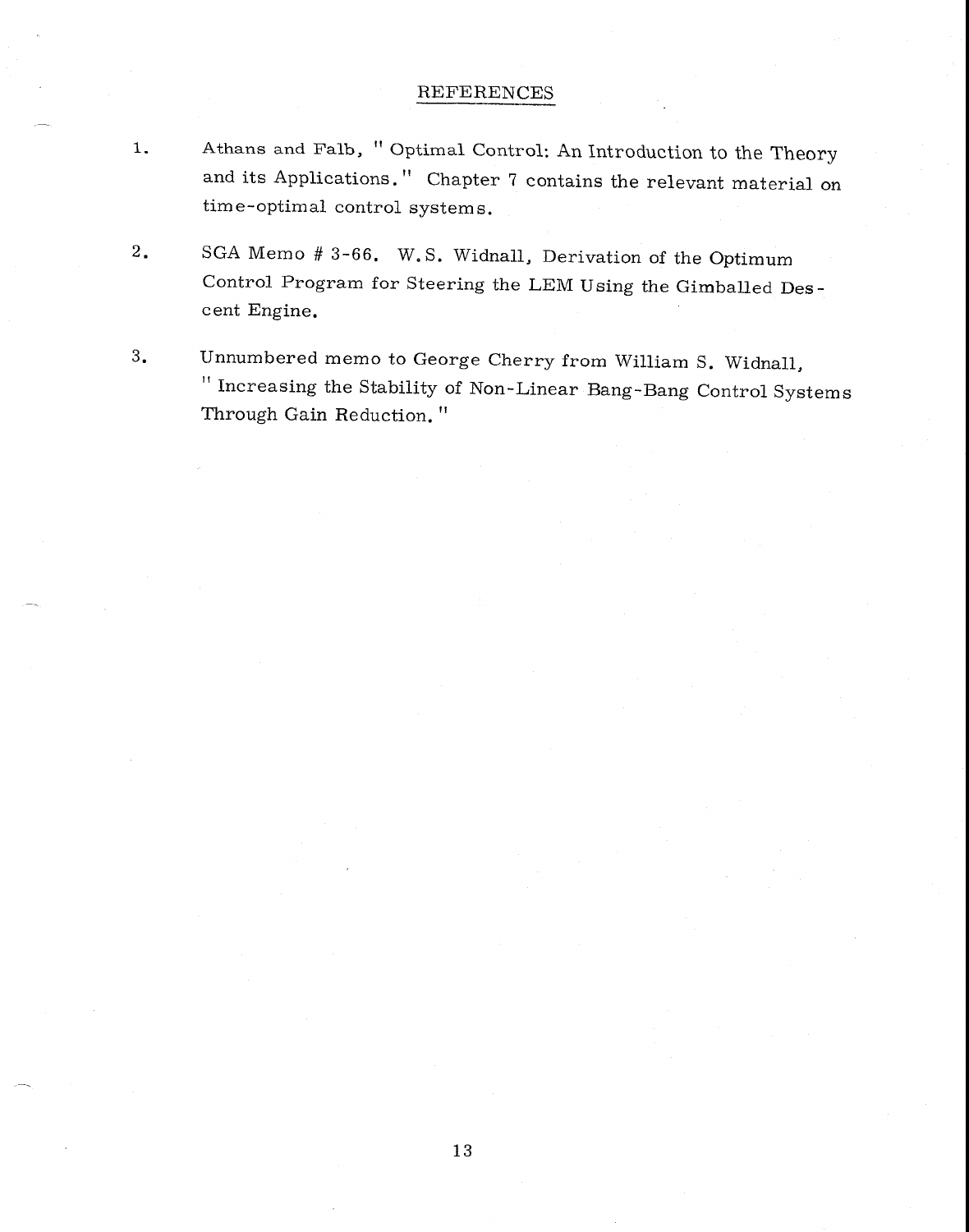CONTROLLING THE LEM ATTITUDE AND ATTITUDE RATE WITH THE TRIM GIMBAL



 $\mathbf{1}4$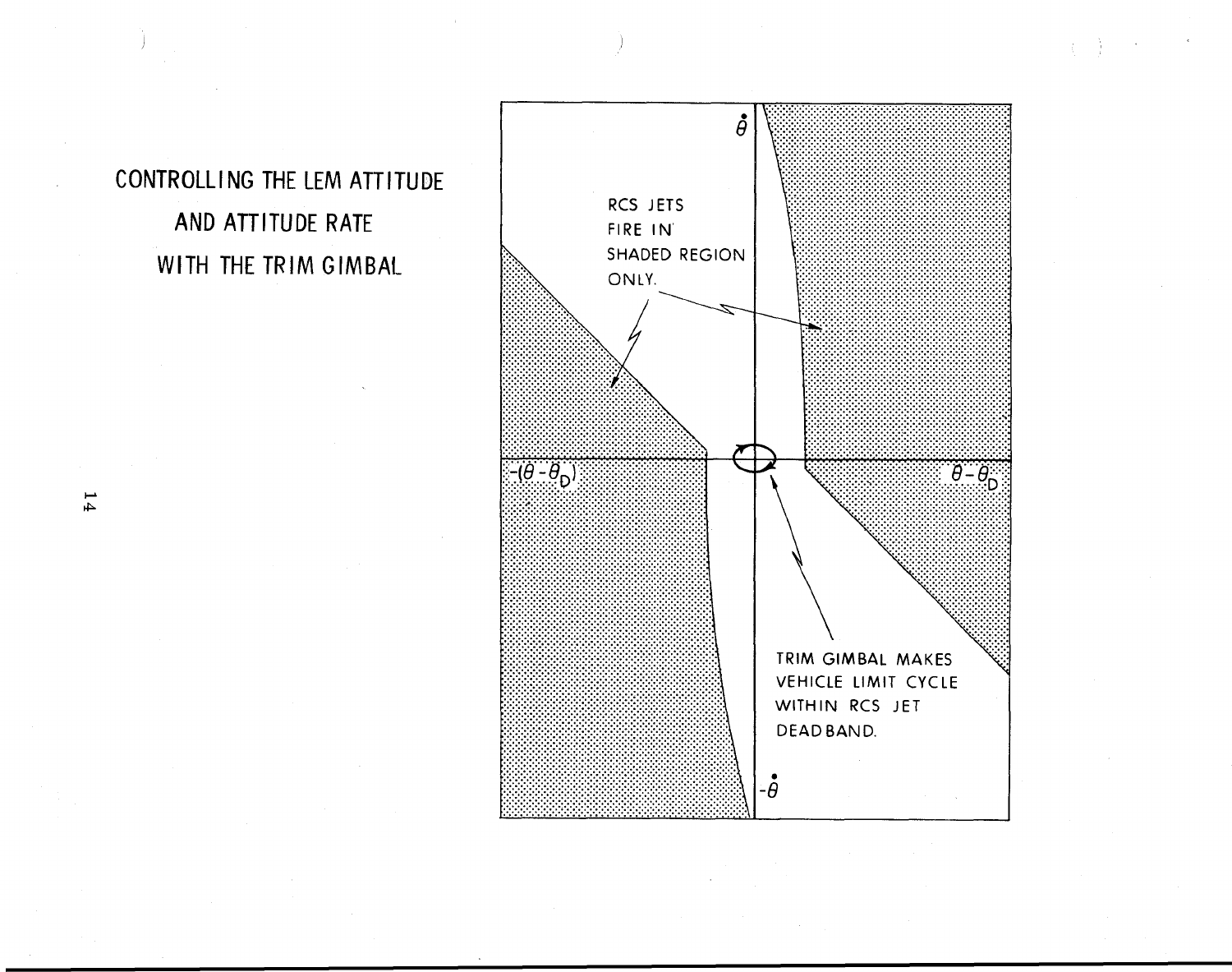

MAX. TORQUE FROM DPS  $\approx$  5000 ft-lbs (for  $\delta = 6^0$ )  $\dot{\delta}$  =  $\pm 0.2^{\circ}$ /sec MAXIMUM  $\delta \approx 6^{\circ}$ 

 $\overline{5}$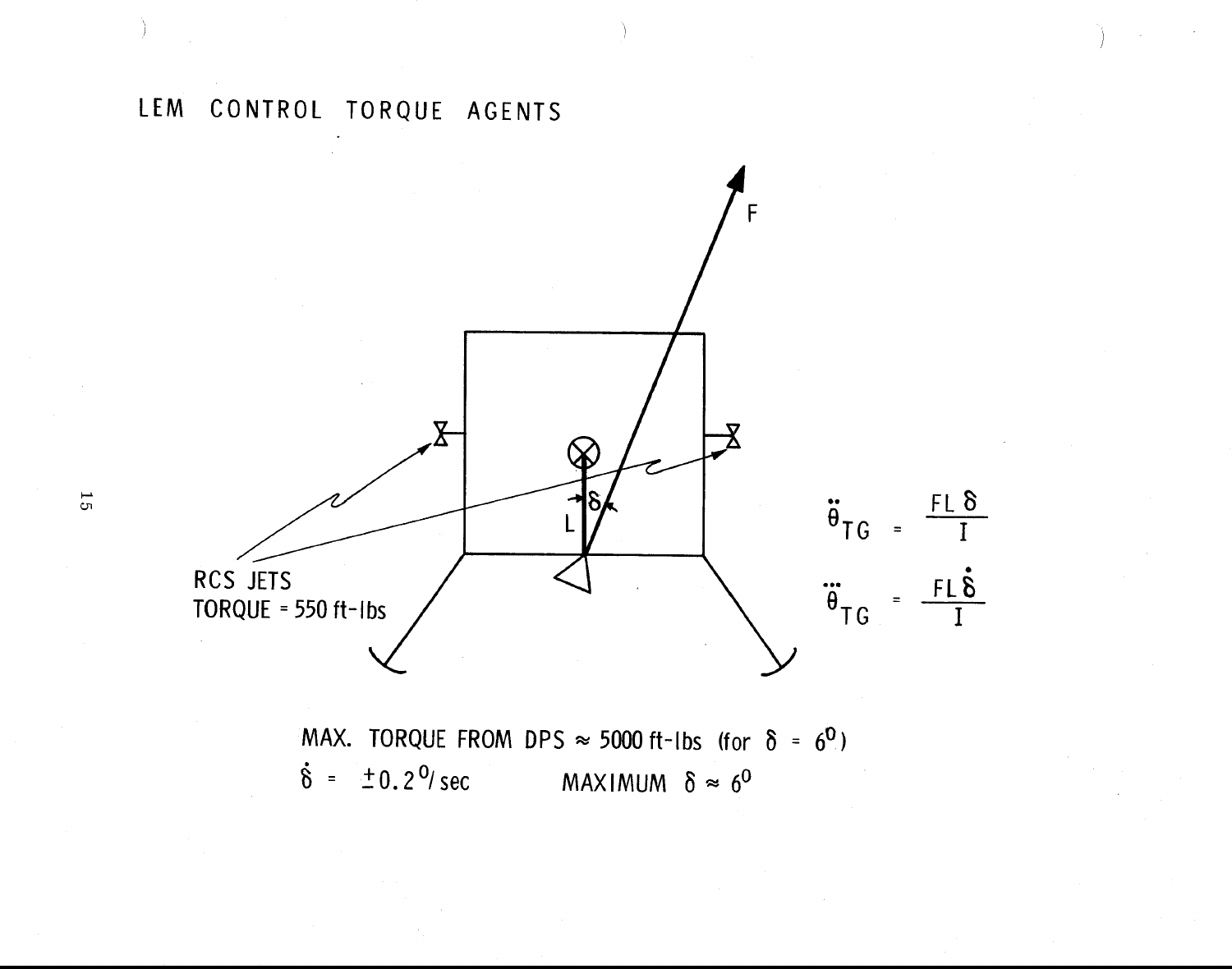$\ddot{\hat{\theta}}$  -  $\theta$  PHASE PLANE PLOT ILLUSTRATING CONVERGENCE TO LIMIT CYCLE

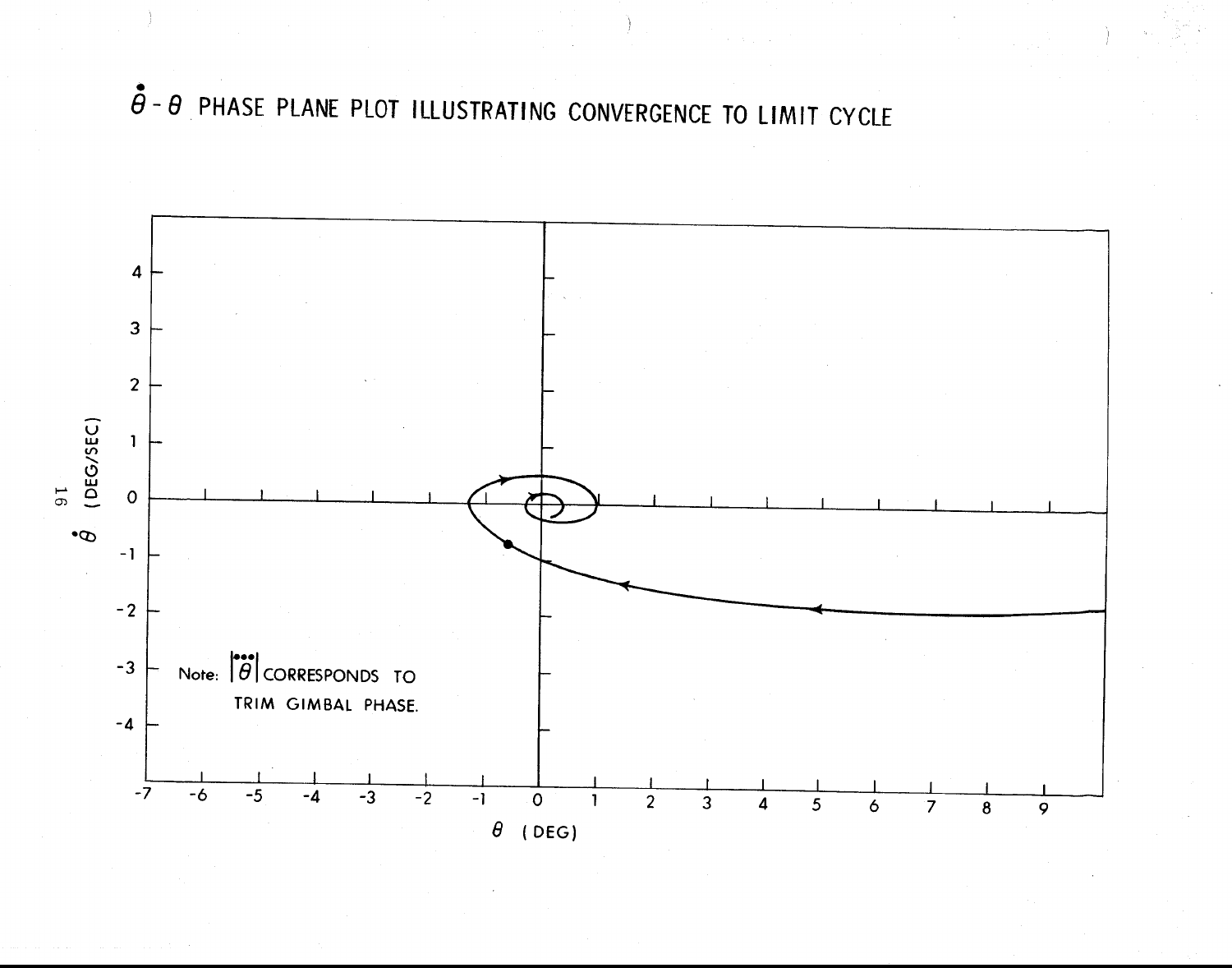$\ddot{\theta}$  -  $\dot{\theta}$  PHASE PLANE PLOT ILLUSTRATING CONVERGENCE TO LIMIT CYCLE



 $\overline{L}$